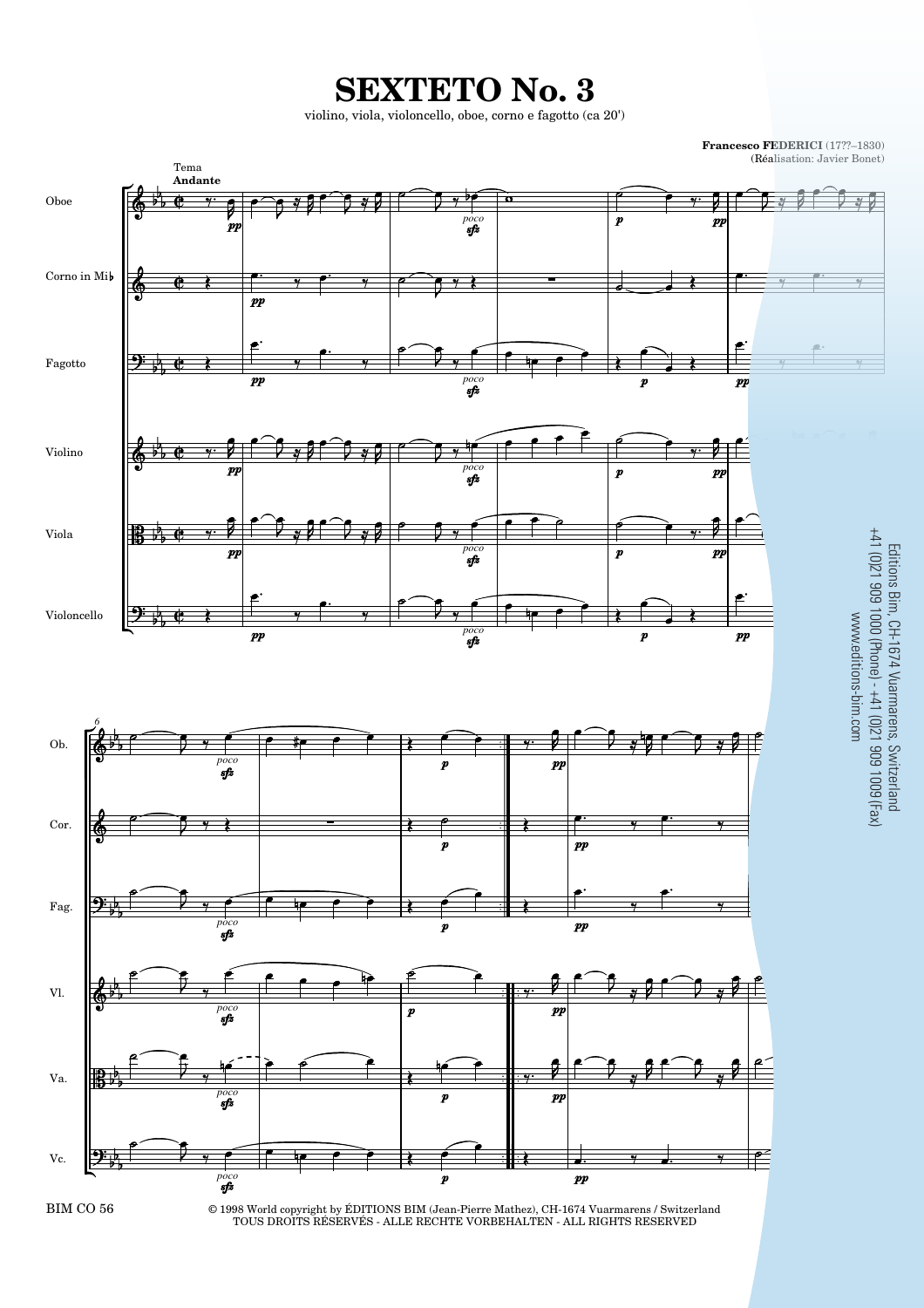





 $Photocopying$  is illegal

Editions Bim, CH-1674 Vuarmarens, Switzerland<br>+41 (0)21 909 1000 (Phone) - +41 (0)21 909 1009 (Fax) +41 (0)21 909 1000 (Phone) - +41 (0)21 909 1009 (Fax) Editions Bim, CH-1674 Vuarmarens, Switzerland www.editions-bim.com www.editions-bim.com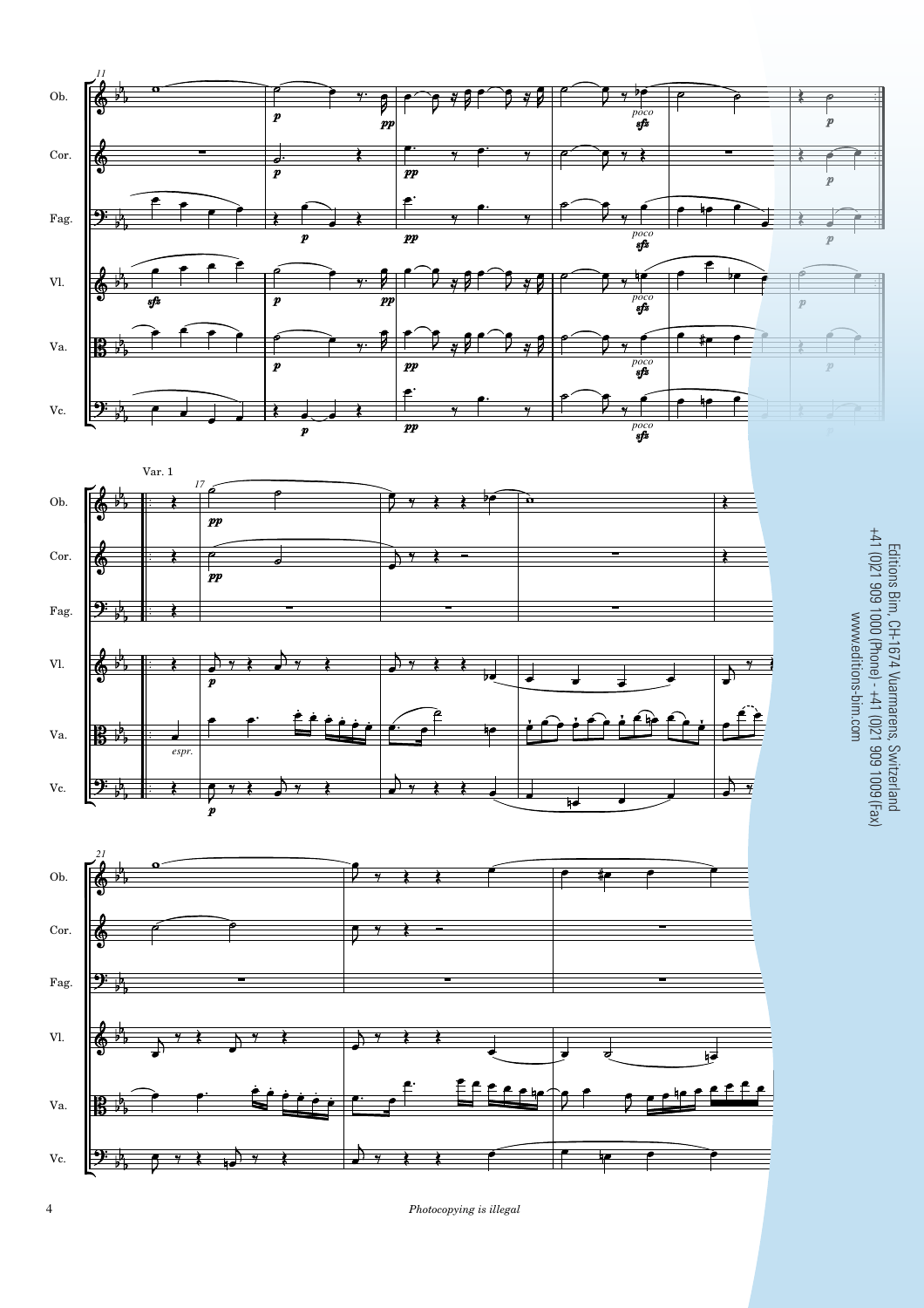

BIM CO 56 *Photokopieren ist rechtswidrig* 5

Editions Bim, CH-1674 Vuarmarens, Switzerland<br>+41 (0)21 909 1000 (Phone) - +41 (0)21 909 1009 (Fax) Editions Bim, CH-1674 Vuarmarens, Switzerland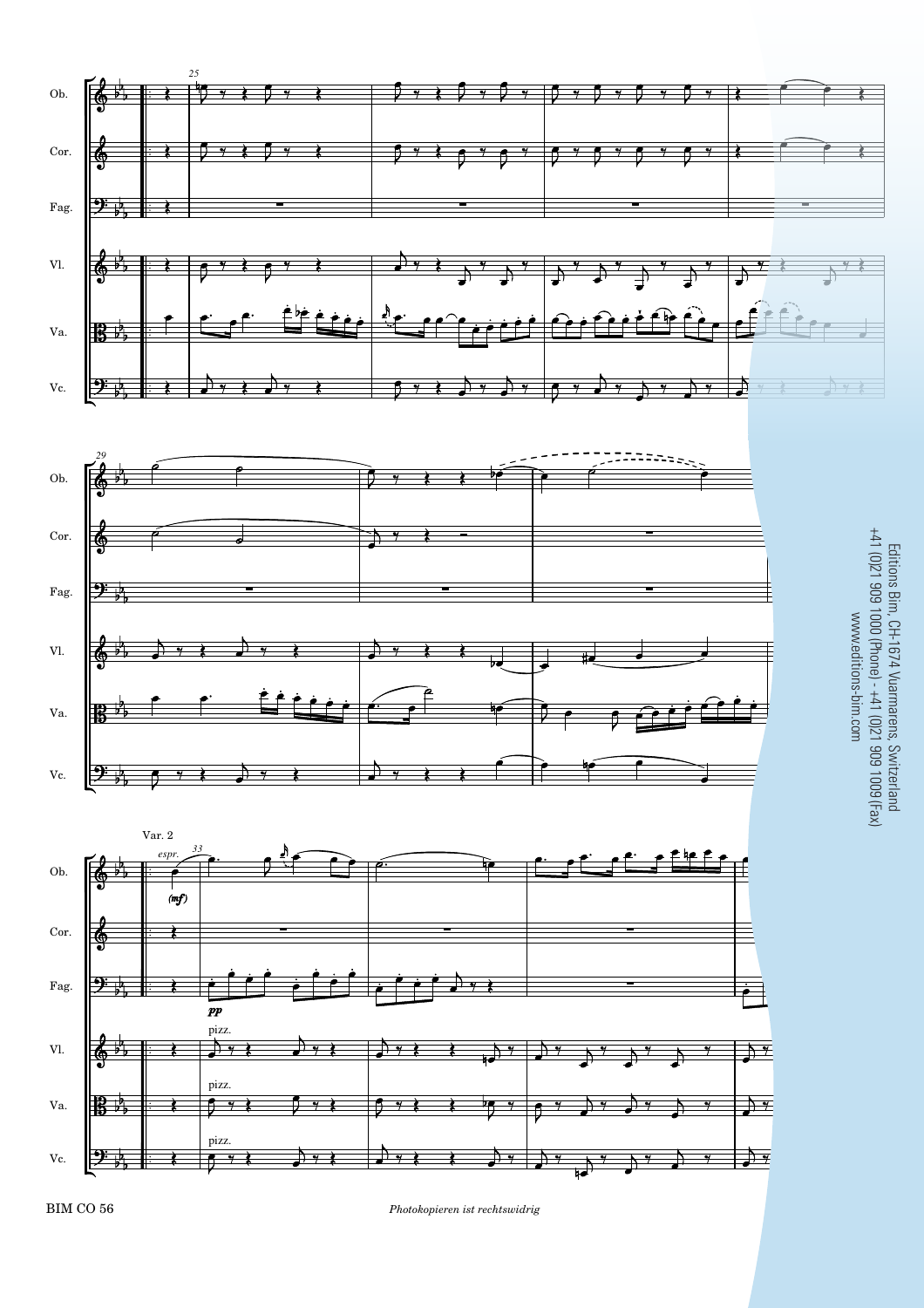

 $\epsilon$  *Photocopier est illégal*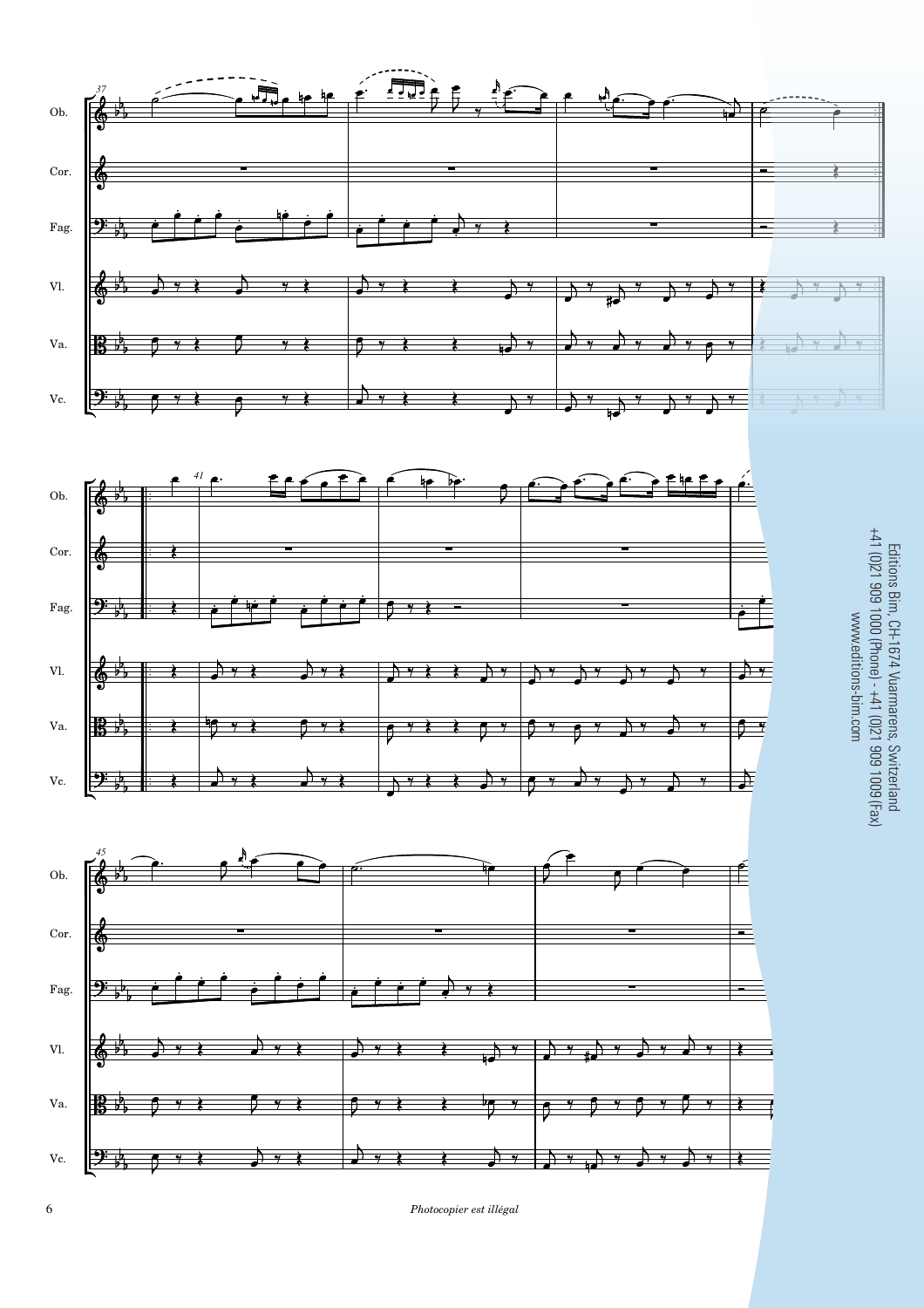

*Photocopying is illegal* 7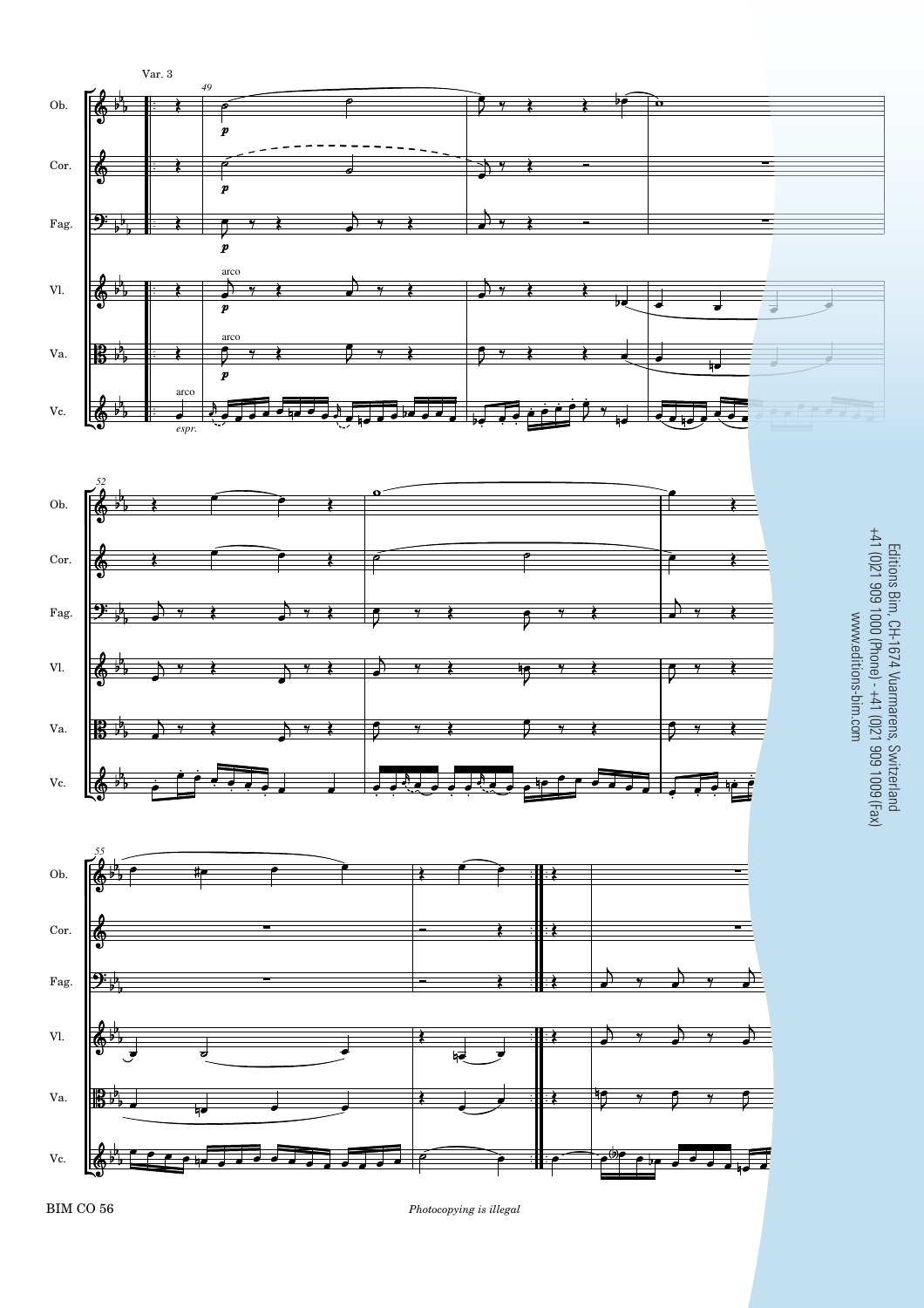

8 **Photokopieren ist rechtswidrig**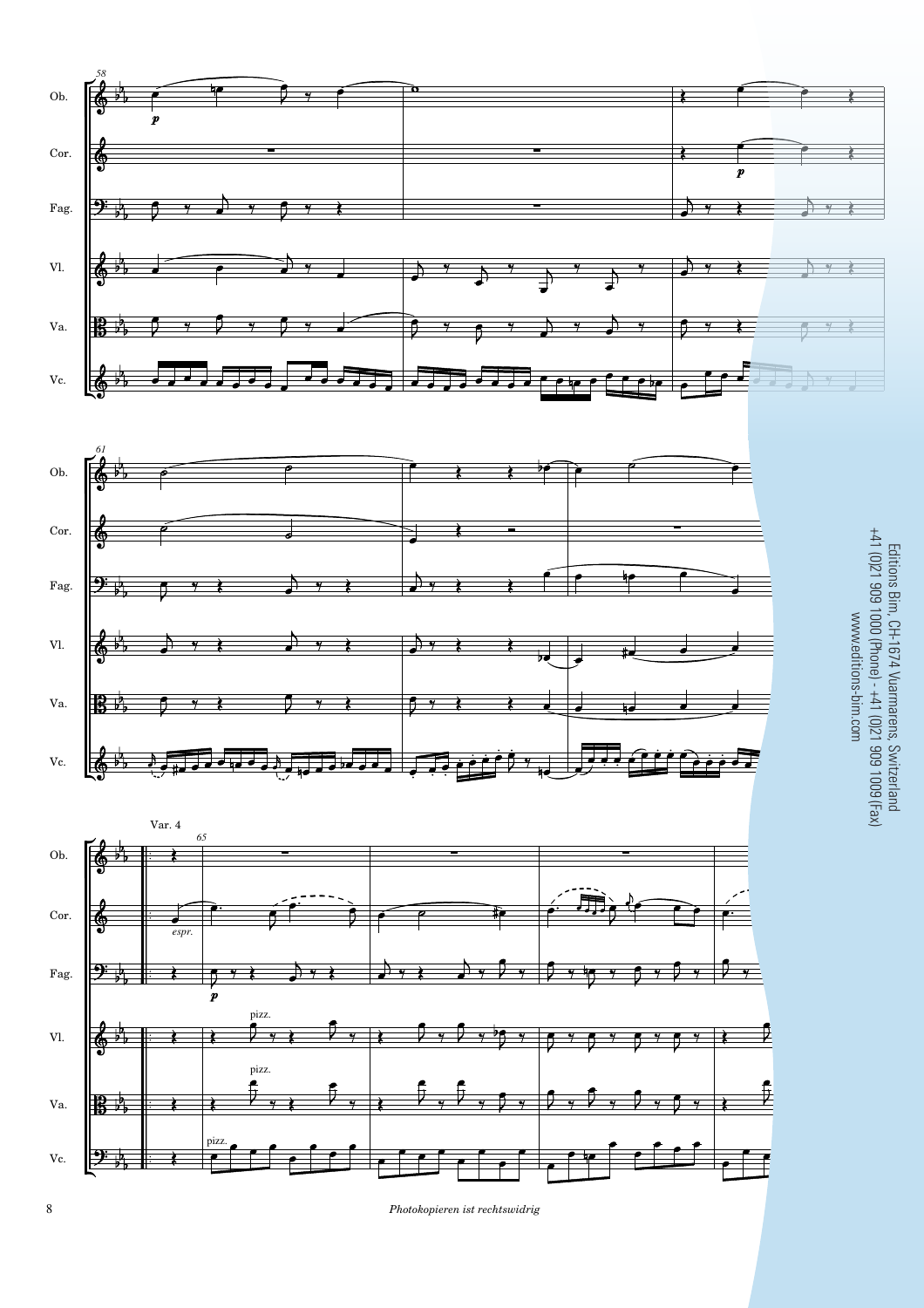